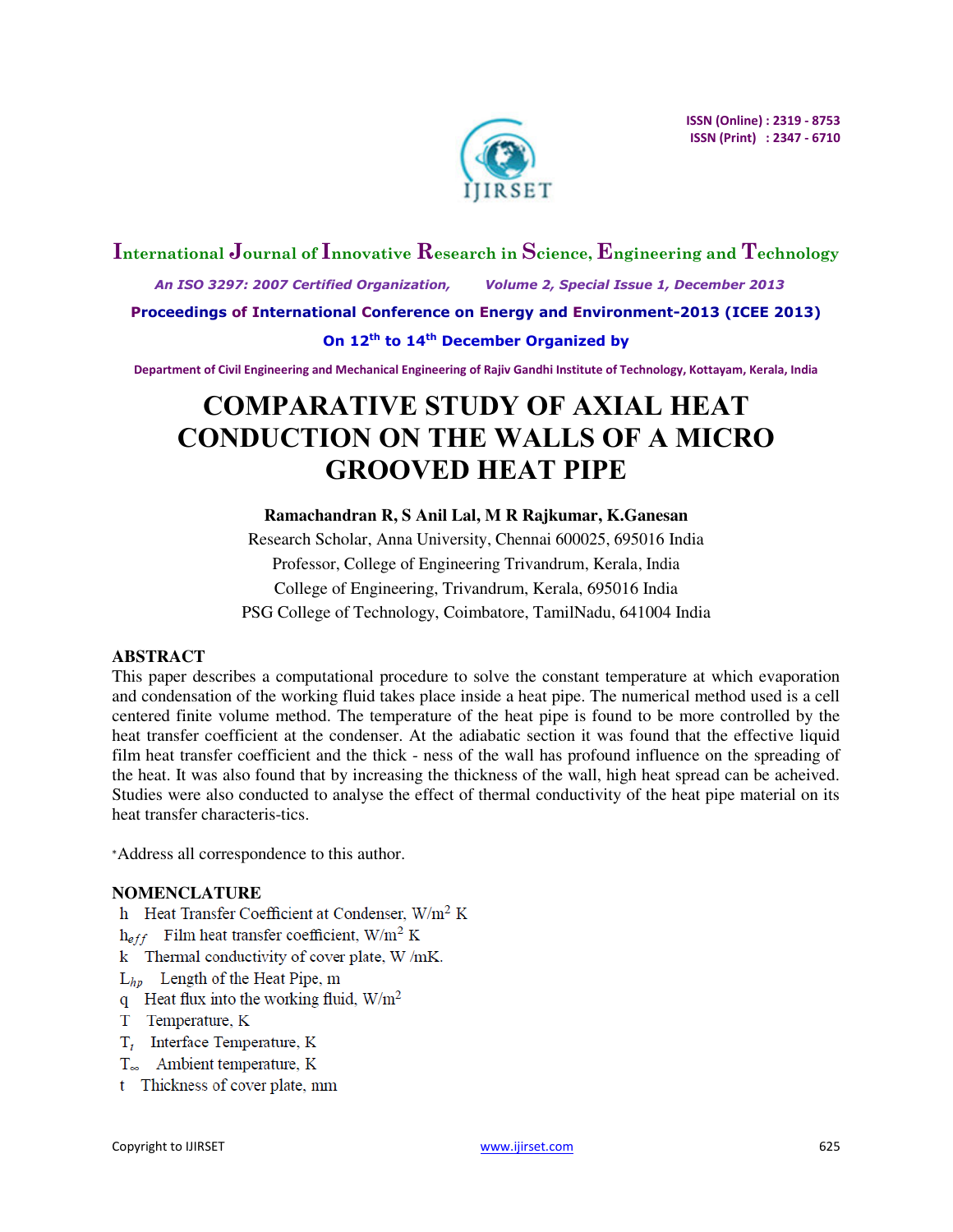#### **1. INTRODUCTION**

Heat pipes are an effective passive heat transfer tech-nology in the cooling of high heat flux electronic devices and systems because of its high thermal conductivity, re-laibilty and low weight. It essentially consists of different sections viz: evaporator, transmitter and condenser.



**FIGURE 1**. SCHEMATIC DIAGRAM SHOWING THE HEAT TRANSFER IN A HEAT PIPE

A schematic diagram showing the heat transfer pro-cess through the wall of a typical heat pipe is given in Fig. 1. Do et al. [1] have noted that several prior investiga-tions have assumed a uniform evaporation and condensa-tion in the respective sections and no phase change in the transmitter section(adiabatic). Vadakkan et al. [2, 3] have demonstrated that there occurs heat transfer to the working substance at the axial locations of adiabatic section as well, due to spread of the heat flux in the axial direction. The distribution of heat flux  $q(x)$  into the fluid from the inner surface of the cover plate depends on the tempera-ture of inner surface of the wall, which in turn, depends on the constant liquidvapor interface temperature  $(T_i)$  of the working substance and film resistance coefficient. Agh-vami and Faghri [4] have presented an analysis of heat con-duction through the cover plate of a flat heat pipe by solv-ing two-dimensional heat conduction equation. They spec-ified a constant temperature for the liquid vapor interface and used a linear interpolation to get the inner wall tem-perature. This is equivalent to treating the wick and liq-uid within the wick as a thermal resistance. The constant liquidvapor interface temperature is found out by solving separate equations in liquid and vapor regions. Hence the heat transfer to the liquid and axial heat conduction depend solely on the value of the temperature prescribed at the in-ner surface of the cover plate. Sobhan et al. [5] have em-ployed a transient computational methodology using ambi-ent temperature as the initial temperature and presented the results for steady state conditions as well. In this study a constant liquid vapor interface temperature computed us-ing Clausius-Clapeyron equation is taken as the boundary condition. Vadakkan et al. [3] have also used a transient approach in which the wick-vapor interface temperature is computed from energy balance at the interface and liq-uid pressure at the interface is computed using Clausius-Clapeyron equation. The above researchers have neglected the axial conduction through cover plate, because of its small thickness.

However as the thickness of the cover plate increases the axial conduction and heat spread has to be taken into consideration in the design of heat pipes. Hung and Tio [6] have investigated the effect of axial conduction through the solid walls of a micro heat pipe using an analytical solution of a one dimensional steady state model. In this study, by considering a convective resistance corresponding to  $Nu = 2.68$  for the convective lms at the evaporator and condenser, the temperature distribution of the solid is found as a func-tion of a constant liquid temperature. Then they prove by equating the heat added and removed at the evaporator and condenser sections that the liquid temperature is equal to the average solid wall temperature. They observed a sig-nicant axial heat conduction for different materials of the walls such as Copper, Nickel and Monel.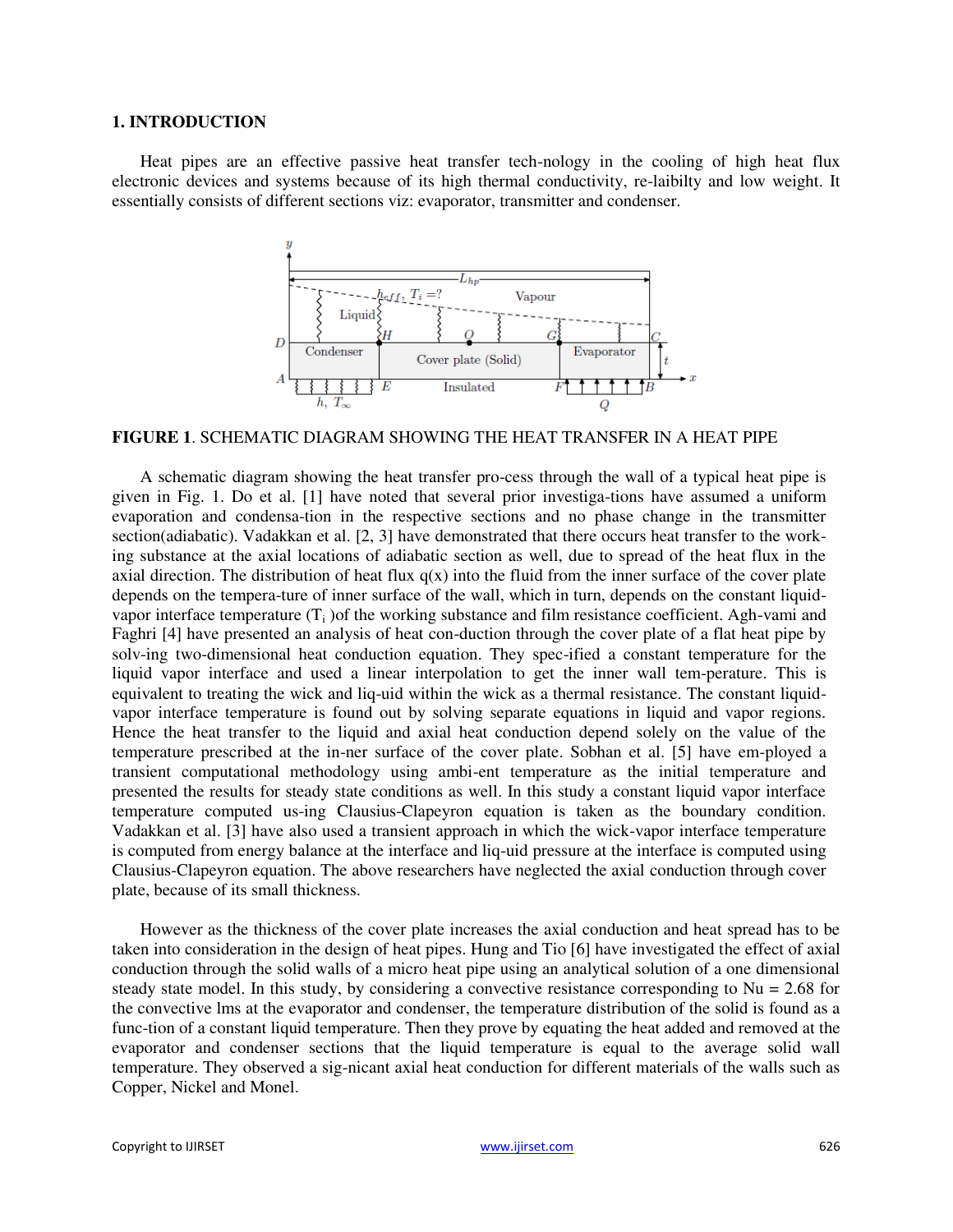The foregoing literature confirms that the heat conduc-tion through the cover plate is important in setting the tem-perature of the working fluid of a heat pipe. Therefore it is of utmost importance to analyse the axial conduction in the heat pipe. The present work is concerned with development of a numerical scheme for the determination of the distribu-tion of heat flux along the axial direction of the heat pipe by considering axial heat conduction through the wall. Simu-lations are performed by varying the material for the heat pipe and its thickness, to study its impact on heat spread along the axial direction..

#### **1.1 Modelling**

In Fig.1, the rectangle ABCD represents the metallic cover plate of a heat pipe that separates the working sub-stance and the heat exchanging surfaces. The edge FB represents the evaporator of the heat pipe through which a uniform heat flux enters the cover plate. The condenser is represented by the cooling edge AE, where a fluid at tem-perature  $T_{\perp}$  with a convective heat transfer coefficient h re-moves heat. The edge EF is insulated and the edge DC is exchanging heat to the working substance. It is assumed that the liquid vapor interface remains steady so that the net heat transfer across CD is zero for a given constant heat flux through FB. In this manner the edge DC is exchang- ing heat to a constant temperature reservoir which acts si-multaneously as a heat sink and heat source. An effective heat transfer coefficient denoted as  $h_{eff}$  for the exchange of heat from the top egde DC to the constant temperature liquid vapor interface is considered. It has been reported by Ma and Peterson [7] that for triangular grooved chan-nels, the heat transfer coefficient for heat exchange with the boiling liquid over CD could vary typically in the range  $3.7 - 6.7$  W /cm<sup>2</sup>K. For flat heat pipes an effective heat transfer coefficient should be computed based on the ther-mal conductivity of the materials of liquid and wick and the liquid film heat transfer coefficient. The heat transfer problem consists of solving the constant temperature of the liquid-vapor interface,  $T_i$  and determination of the distribu-tion of heat flux,  $q(x)$  to the liquid through CD.

From the earlier section it is noted that most of the previous investigations on flat heat pipes and micro heat pipes have assumed the resistances of the metallic plate and convective film resistances as zero. Determination of  $q(x)$  for a known value of liquid temperature  $T_i$  is a direct heat transfer prob-lem which can be easily solved. But in the present work  $T_i$  is an unknown. For the evaporation and condensation of the liquid, the temperature  $T_i$  should have a constant value over the entire length of the cover plate. Another known condition is that the net heat exchange to liquid through the edge CD is zero, which can be mathematically expressed  $\int_C^D q(x) dx = 0$ . Typical variations of heat flux across the edge CD of the cover plate are shown in Fig. 2.

The mathematical model of the problem consists of the Laplace equation for the domain subjected to boundary conditions. The governing equations and boundary conditions are shown in the following:

$$
\nabla^2 T = 0
$$
 at all the points inside the cover plate (1)  

$$
k \frac{\partial T}{\partial v} = -h(T - T_{\infty})
$$
 and 
$$
k \frac{\partial T}{\partial v} = -q
$$
 (2)

at points on AE and on FB respectively

At point on CD, 
$$
Q_2 = -\int_0^C k \frac{\partial T}{\partial y} dx = \int_D^O k \frac{\partial T}{\partial y} dx(3)
$$
  
Such that  $\int_D^C k \frac{\partial T}{\partial y} dx = 0$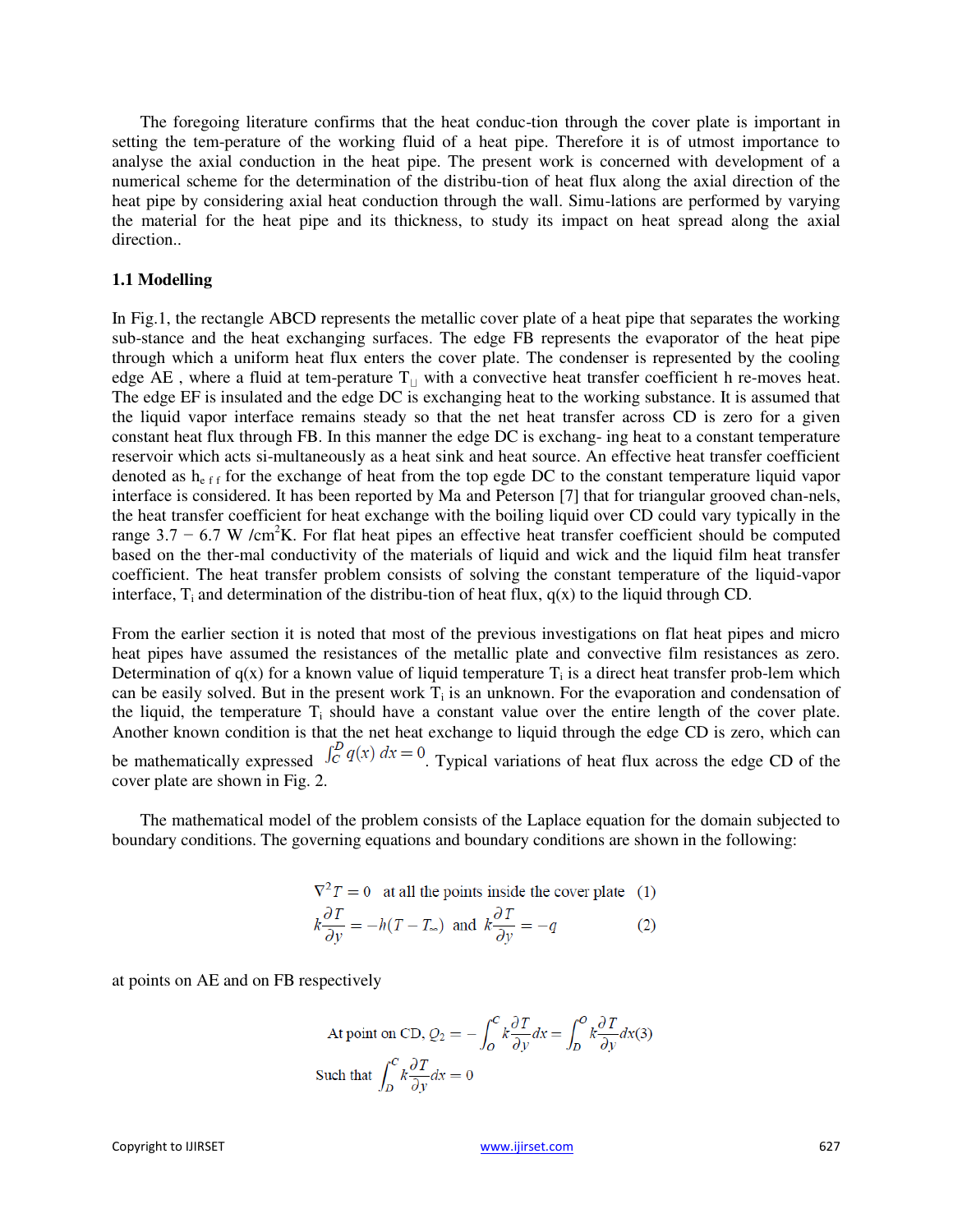

**FIGURE 2**. TYPICAL DISTRIBUTION OF HEAT FLUX OVER THE TOP SURFACE CD OF THE COVER PLATE, FOR CASES WITH AXIAL HEAT CONDUCTION. HERE NET HEAT FLOW ACROSS CD IS ZERO AND  $Q = Q_1 + Q_2$ .

$$
\Rightarrow \int_{D}^{C} k \frac{\partial T}{\partial y} dx = -\int_{D}^{C} h_{eff} (T - T_i) dx = 0 \qquad (4)
$$

$$
\Rightarrow \int_{D}^{C} \left( k \frac{\partial T}{\partial y} + h_{eff} (T - T_i) \right) dx = 0 \qquad (5)
$$

Where,  $h_{eff} = k w \phi t w + h l (1 - \phi)$  is an equivalent heat exchange coefficient with  $\phi$ , *kw* and *tw* are the porosity, thermal conductivity and thickness of the wick respectively. In the case of micro heat pipes the value of porosity  $\phi$  is zero.

## **2.NUMERICAL METHODOLOGY**

In the present work a cell centered finite volume method is applied for the solution of equation (1). Referring to the standard grid system for a general variable as followed by Patankar [8], the discretization equation for the control volume with geometric center marked as P, with East, North, West and South neighbors denoted by E , N, W and S,

$$
APTP = AE TE + AW TW + AN TN + ASTS
$$
 (6)

Although the solution of the above equation with the boundary conditions in equation (2) is straight forward. But application of the boundary condition on the top line CD as per equation (5), where the liquid-vapor interface with un-known temperature at the North neighbor requires special attention. The detailed procedure of discretizing the equa-tion for liquid-vapor interface can be seen in Ramachan-dran et al. [9]

## **3. RESULTS AND DISCUSSIONS 3.1 Range of parameters**

Computations are carried out by varying the heat load (Q) and heat coefficient ( h)at the condenser in the ranges  $[25 - 250]$  kW /m<sup>2</sup> and  $[100 - 7000]$  W /m<sup>2</sup>K, keeping the effective film heat transfer coefficient  $(h_{eff})$  at the inside surface of the cover plate where evaporation and conden-sation of the working substance takes place as constant, [15000 W /m<sup>2</sup>K]. The geometrical parameter varied in the present work is thickness of the cover plate and its range is  $[0.5 - 15]$  mm The material of the cover plate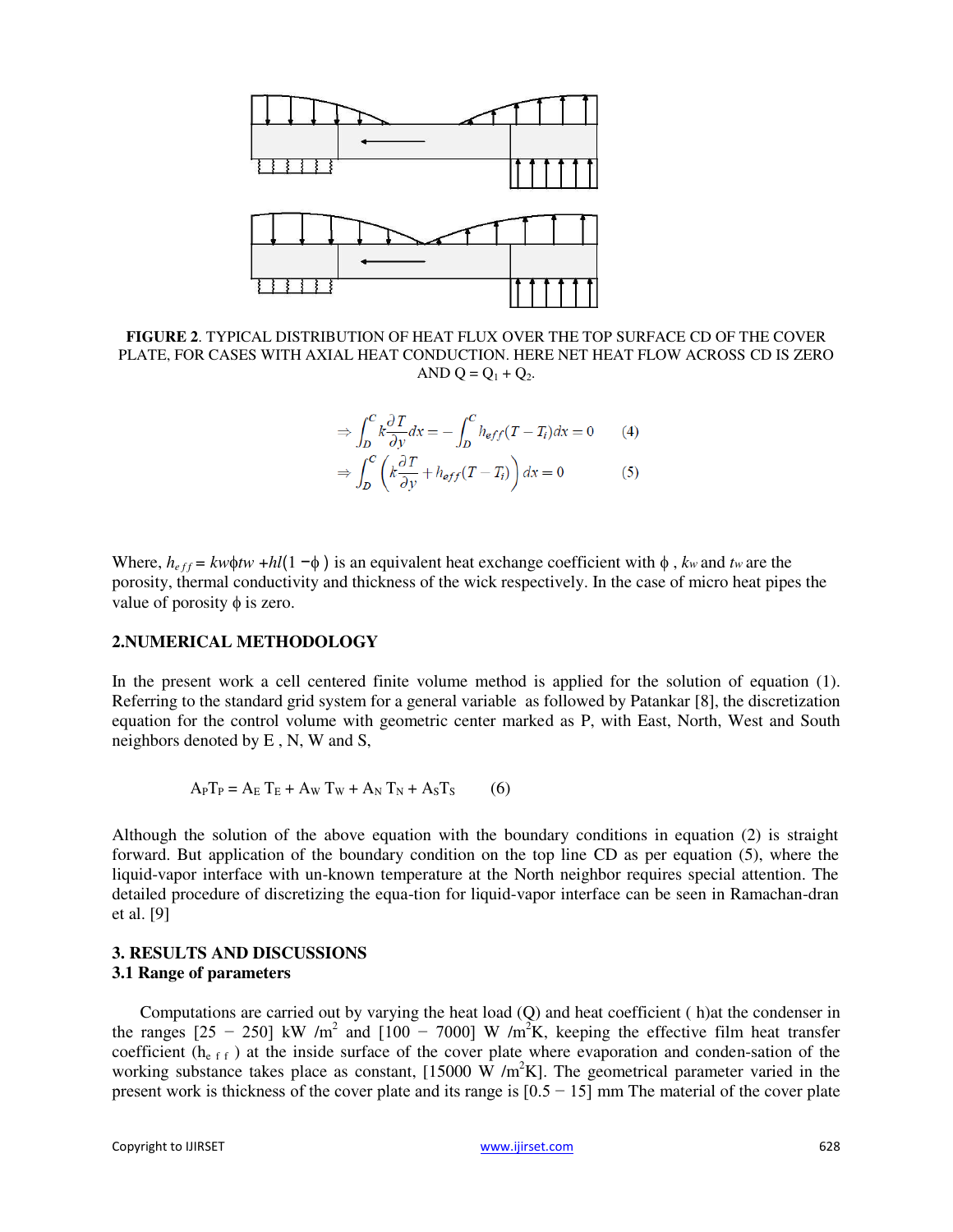is var-ied (Cu = 401W /mK, Al = 204W /mK and Monel metal = 19.4W /mK) and the working fluid is Water.

#### **3.2 Definition of different terms**

Certain new terms used in the discussion of results of the problem are Heat Spread Factor (HSF), Heat Bypass Factor (HBF) and Effective Thermal Conductivity (ETC). Heat Spread Factor(HSF) is defined as the ratio of heat transferred to liquid from the adiabatic regions spread from evaporator or condenser to total heat. HSF for the evapora-tor and condenser are computed separately. Bypass factor (HBF) is related to the heat bypassing the liquid and flow-ing though the solid region of the cover plate. It is defined as the ratio of the difference between the total heat and the heat transferred to the liquid to the total heat. Effective Thermal Conductivity(ETC) is defined as the ratio of the heat flux to the linear temperature gradient between evapo-rator and the condenser.

#### **3.3 Effect of heat transfer coefficient at the condenser**

Tables 1, 2 and 3 shows the effect of heat transfer coefficient at condenser h on different parameters at heat loads 25 kW /m<sup>2</sup> and 250 kW /m<sup>2</sup>, corresponding to an ef-fective film heat transfer coefficient at the inside  $h_{eff} = 15000 \text{ W } / (\text{m}^2 \text{K})$  and different thermal conductivity for the heat pipe material. The temperature at various points de-creases with the increase of h. For the small thickness,

**TABLE 1**. EFFECT OF HEAT TRANSFER COEFFICIENT AT THE CONDENSER ON THE THERMAL PERFOR-MANCE OF THE HEAT PIPE MADE OF COPPER FOR HEAT FLUXES  $q =$ 25kW /m<sup>2</sup> AND q = 250kW /m<sup>2</sup>, t = 1mm, h<sub>eff</sub> = 15000 W /m<sup>2</sup>K

|                    | Temperature |            |                 |                  |               | <b>HSF</b>    |               |  |  |
|--------------------|-------------|------------|-----------------|------------------|---------------|---------------|---------------|--|--|
| h                  | Condenser   | Evaporator | Interface       | $K_{\text{eff}}$ | <b>HBF</b>    | Evaporator    | Condenser     |  |  |
| $\frac{W}{(m^2K)}$ | K           | ĸ          | ĸ               | $\frac{W}{mK}$   | $\frac{9}{6}$ | $\frac{9}{6}$ | $\frac{9}{6}$ |  |  |
| $q=25kW/m^2$       |             |            |                 |                  |               |               |               |  |  |
| 500                | 349.98      | 353.00     | 351.50          | 826.43           | 0.0821        | 12.99         | 13.04         |  |  |
| 1000               | 324.98      | 328.00     | 326.50          | 826.70           | 0.0823        | 12.99         | 13.09         |  |  |
| 2000               | 312.48      | 315.50     | 314.00          | 827.23           | 0.0826        | 12.99         | 13.19         |  |  |
| 3000               | 308.31      | 311.33     | 309.83          | 827.74           | 0.0829        | 12.99         | 13.29         |  |  |
| 4000               | 306.23      | 309.25     | 307.75          | 828.22           | 0.0832        | 12.99         | 13.38         |  |  |
| 5000               | 304.98      | 308.00     | 306.49          | 828.68           | 0.0834        | 12.99         | 13.46         |  |  |
| 6000               | 304.15      | 307.16     | 305.66          | 829.11           | 0.0837        | 12.99         | 13.55         |  |  |
| 7000               | 303.55      | 306.57     | 305.06          | 829.53           | 0.0839        | 12.99         | 13.63         |  |  |
|                    |             |            | $q = 250kW/m^2$ |                  |               |               |               |  |  |
| 500                | 799.84      | 830.09     | 815.06          | 826.43           | 0.0821        | 12.99         | 13.04         |  |  |
| 1000               | 549.84      | 580.09     | 565.05          | 826.70           | 0.0823        | 12.99         | 13.09         |  |  |
| 2000               | 424.85      | 455.07     | 440.03          | 827.23           | 0.0826        | 12.99         | 13.19         |  |  |
| 3000               | 383.18      | 413.39     | 398.35          | 827.74           | 0.0829        | 12.99         | 13.29         |  |  |
| 4000               | 362.35      | 392.54     | 377.50          | 828.22           | 0.0832        | 12.99         | 13.38         |  |  |
| 5000               | 349.85      | 380.02     | 364.98          | 828.68           | 0.0834        | 12.99         | 13.46         |  |  |
| 6000               | 341.64      | 371.67     | 356.64          | 829.11           | 0.0837        | 12.99         | 13.55         |  |  |
| 7000               | 335.57      | 365.71     | 350.67          | 829.53           | 0.0839        | 12.99         | 13.63         |  |  |

 $t = 1$  mm of the cover plate considered in the present anal-ysis, the HBF is found to be negligible and independent of the heat load. It can be inferred from Table 1 that the heat spread through the adiabatic regions (HSF) near the con-denser and evaporator are nearly equal and is 13% of the total heat in the case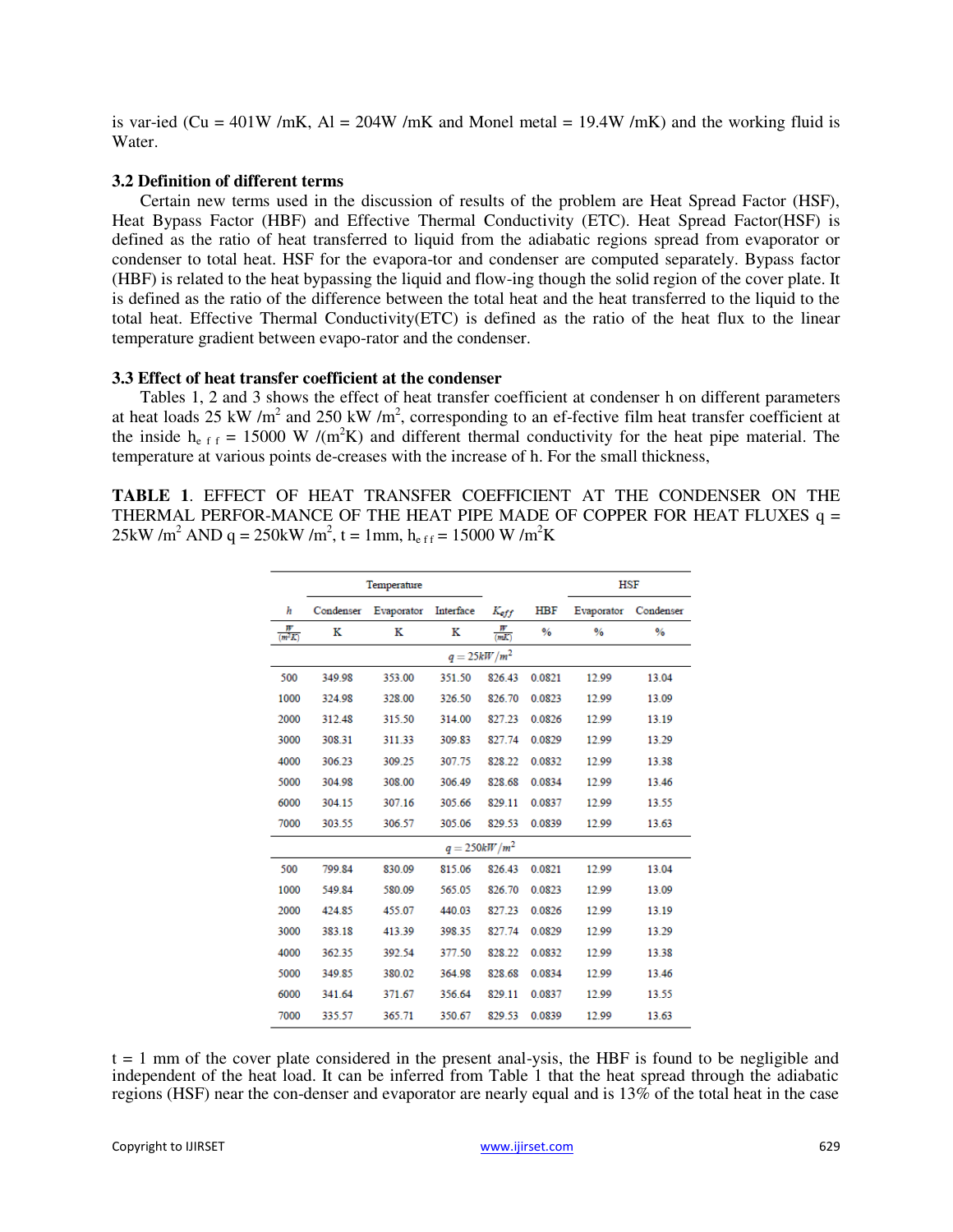heat pipe made of copper. Same ob-servation with reduced values are observed in Tables 2 and 3 for Aluminum and Monel metal. This is because of low thermal conductivity of wall material. It is worth to note that HSF is independent of h as well as q for the materials considered in the study. ETC is found to insensitive to vari-ations of heat load and h it is found to be 20 times that of the thermal conductivity of the cover plate material made of Monel metal, due to its low thermal conductivity

| <b>TABLE 2. EFFECT OF HEAT TRANSFER COEFFICIENT AT THE CONDENSER ON THE THERMAL</b>             |
|-------------------------------------------------------------------------------------------------|
| PERFOR-MANCE OF THE HEAT PIPE MADE OF ALUMINUM FOR HEAT FLUXES $q = 25 \text{kW/m}^2$ AND $q =$ |
| $250 \text{kW/m}^2$ , t = 1mm.                                                                  |

|                          | Temperature |            |                 | <b>HSF</b>     |               |               |               |  |  |
|--------------------------|-------------|------------|-----------------|----------------|---------------|---------------|---------------|--|--|
| h                        | Condenser   | Evaporator | Interface       | Keff           | <b>HBF</b>    | Evaporator    | Condenser     |  |  |
| ₩<br>$\overline{(m^2K)}$ | ĸ           | к          | ĸ               | $\frac{W}{mK}$ | $\frac{0}{6}$ | $\frac{0}{6}$ | $\frac{0}{2}$ |  |  |
| $q=25kW/m^2$             |             |            |                 |                |               |               |               |  |  |
| 500                      | 349 98      | 353.24     | 351.62          | 765 61         | 0.0061        | 941           | 946           |  |  |
| 1000                     | 324.98      | 328.24     | 326.62          | 765.84         | 0.0061        | 9.41          | 9.51          |  |  |
| 2000                     | 312.48      | 315.74     | 314.12          | 766.30         | 0.0061        | 9.41          | 9.60          |  |  |
| 3000                     | 308.31      | 311.57     | 309.95          | 766.72         | 0.0062        | 9.41          | 9.69          |  |  |
| 4000                     | 306.23      | 309.49     | 307.86          | 767.13         | 0.0062        | 9.41          | 9.77          |  |  |
| 5000                     | 304.98      | 308.24     | 306.61          | 767.51         | 0.0062        | 9.41          | 9.85          |  |  |
| 6000                     | 304.15      | 307.40     | 305.78          | 767.87         | 0.0062        | 941           | 9.93          |  |  |
| 7000                     | 303.55      | 306.81     | 305.18          | 768.22         | 0.0063        | 9.41          | 10.00         |  |  |
|                          |             |            | $q = 250kW/m^2$ |                |               |               |               |  |  |
| 500                      | 79983       | 832.48     | 816.25          | 765 61         | 0.0061        | 941           | 946           |  |  |
| 1000                     | 549.83      | 582.47     | 566 24          | 765.84         | 0.0061        | 941           | 9.51          |  |  |
| 2000                     | 424.83      | 45746      | 441.22          | 766.30         | 0.0061        | 941           | 9.60          |  |  |
| 3000                     | 383.17      | 415.77     | 399.54          | 766.72         | 0.0062        | 9.41          | 9.69          |  |  |
| 4000                     | 362.34      | 394.93     | 378.69          | 766.13         | 0.0062        | 9.41          | 9.77          |  |  |
| 5000                     | 349.88      | 380.62     | 365.09          | 767.51         | 0.0062        | 9.41          | 9.85          |  |  |
| 6000                     | 341 72      | 371 78     | 356.75          | 76787          | 0.0062        | 941           | 993           |  |  |
| 7000                     | 335.56      | 368.10     | 351.87          | 768.22         | 0.0063        | 9.41          | 10            |  |  |

**TABLE 3.** EFFECT OF HEAT TRANSFER COEFFICIENT AT THE CONDENSER ON THE THERMAL PERFOR-MANCE OF THE HEAT PIPE MADE OF MONEL METAL FOR HEAT FLUXES  $q = 25kW/m^2$  AND  $q = 250kW/m^2$ ,  $t = 1mm$ ,  $h_{eff} = 15000$  W  $/m^2K$ 

|                    | Temperature |            |           |                  |                       | <b>HSF</b> |               |  |
|--------------------|-------------|------------|-----------|------------------|-----------------------|------------|---------------|--|
| h                  | Condenser   | Evaporator | Interface | $K_{eff}$        | <b>HBF</b>            | Evaporator | Condenser     |  |
| $\frac{W}{(m^2K)}$ | ĸ           | ĸ          | ĸ         | $\frac{W}{(mK)}$ | %                     | %          | $\frac{9}{6}$ |  |
|                    |             |            |           | $q=25kW/m^2$     |                       |            |               |  |
| 500                | 349.97      | 355.74     | 352.87    | 433.45           | $-2.9 \times 10^{-6}$ | 3.41       | 3.43          |  |
| 1000               | 324.97      | 330.74     | 327.87    | 433.56           | $-1.7 \times 10^{-6}$ | 3.41       | 3.46          |  |
| 2000               | 312.47      | 318.23     | 315.36    | 433.76           | $-2.8 \times 10^{-6}$ | 3.41       | 3.53          |  |
| 3000               | 308.31      | 314.07     | 311.20    | 433.93           | $-1.7 \times 10^{-6}$ | 3.41       | 3.58          |  |
| 4000               | 306.22      | 311.98     | 309.11    | 434.09           | $-1.4 \times 10^{-6}$ | 3.41       | 3.63          |  |
| 5000               | 304.97      | 310.73     | 307.86    | 434.24           | $-1.1 \times 10^{-6}$ | 3.41       | 3.68          |  |
| 6000               | 304.14      | 309.90     | 307.03    | 434.37           | $-1.3 \times 10^{-6}$ | 3.41       | 3.72          |  |
| 7000               | 303.55      | 309.30     | 306.43    | 434.49           | $-1.1 \times 10^{-6}$ | 3.41       | 3.76          |  |
| $q = 250kW/m^2$    |             |            |           |                  |                       |            |               |  |
| 500                | 799.74      | 857.42     | 828.71    | 433.45           | $-1.8 \times 10^{-6}$ | 3.41       | 3.43          |  |
| 1000               | 549.75      | 607.41     | 578.70    | 433.56           | $-1.6 \times 10^{-6}$ | 3.41       | 3.46          |  |
| 2000               | 424.76      | 482.39     | 453.69    | 433.76           | $-1.8 \times 10^{-6}$ | 3.41       | 3.53          |  |
| 3000               | 383.10      | 440.71     | 412.01    | 433.93           | $-4.1 \times 10^{-6}$ | 3.41       | 3.58          |  |
| 4000               | 362.28      | 419.87     | 391.16    | 434.09           | $-2.3 \times 10^{-6}$ | 3.41       | 3.63          |  |
| 5000               | 349.78      | 407.36     | 378.65    | 434.24           | $-1.4 \times 10^{-6}$ | 3.41       | 3.68          |  |
| 6000               | 341.46      | 399.01     | 370.31    | 434.37           | $-1.1 \times 10^{-6}$ | 3.41       | 3.74          |  |
| 7000               | 335.51      | 393.05     | 364.34    | 434.49           | $-8.5 \times 10^{-6}$ | 3.41       | 3.76          |  |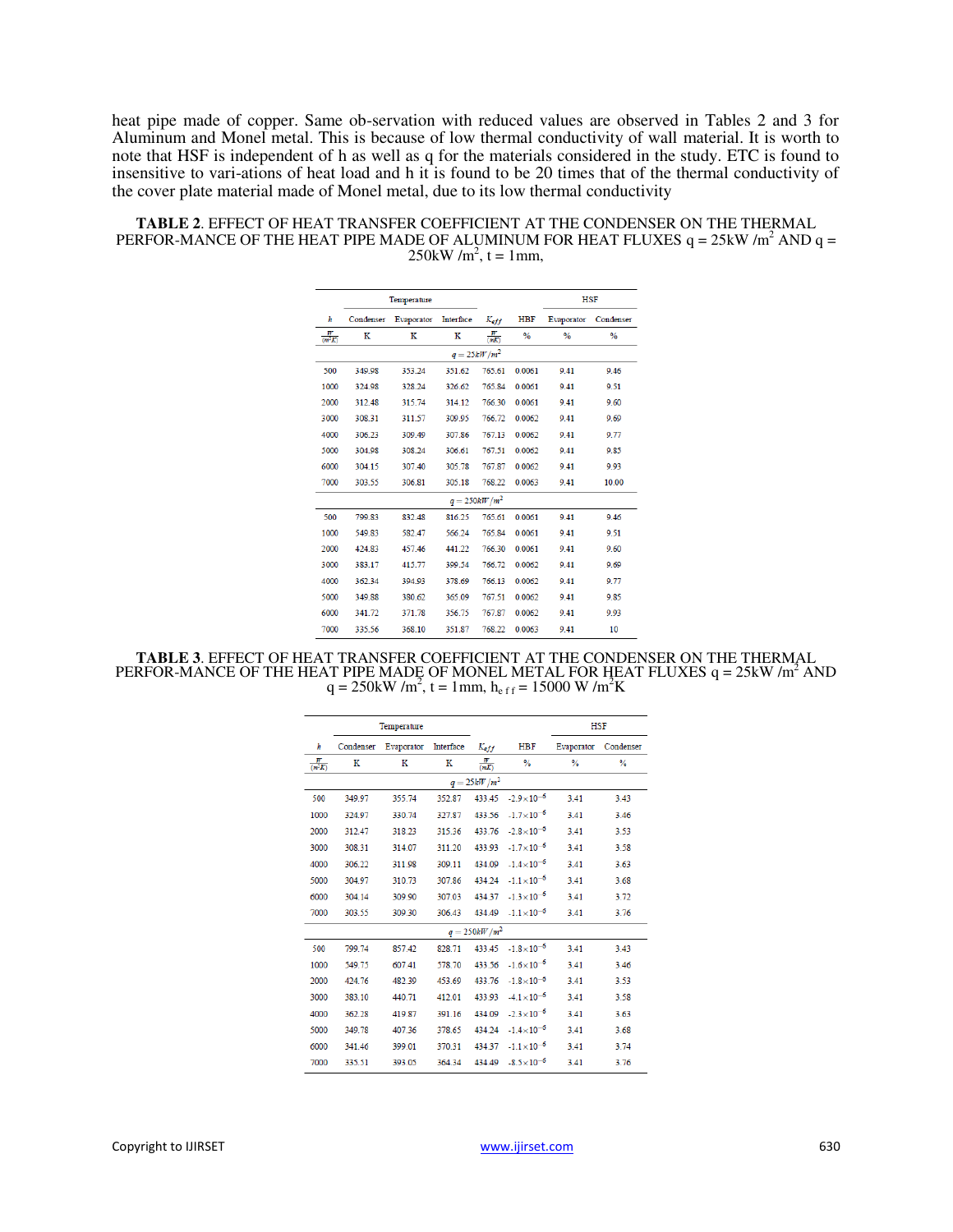#### **3.2 Effect of thickness of the cover plate**

Tables 4, 5 and 6 shows the effect of the thickness of the cover plate on heat transfer for  $h = 3000W/m<sup>2</sup>K$ and  $h_{eff} = 15000W/m^2K$ , for different materials of the cover plate. For a heat load of 25kW/m<sup>2</sup>, it can bee seen from the Tables that increase of the thickness of the cover plate causes the temperature of the heat pipe to reduce very slightly. Further, it can be seen from these Tables, by in-creasing the thickness of the heat pipe heat spread along the axial direction can be improved. This will result in re-ducing the intensity of heat flux entering the working sub-stance and thereby chances of dry out can be reduced. As the spreading of heat is directly related to the thermal con-ductivity of the material dry out margin can be improved or relaibity in operation can be maintained by using the wall material with high thermal conductivity(Copper). Similar observation is seen for higher heat flux but not shown here for brevity.

#### **4. CONCLUSIONS**

A constant liquid vapor interface temperature of the working substance of a heat pipe is solved by consider-ing the axial spread of heat and the axial heat conduction through the cover plate. The temperature of the heat pipe is found to be more controlled by the heat transfer coefficient at the condenser and the thickness has very little impact on its temperature By increasing the thickness of the heat pipe, heat spread along the axial direction can be improved. This will result in reducing the intensity of heat flux entering th e working substance and thereby chances of dry out can be reduced. As the spreading of heat is directly related to the thermal conductivity of the material dry out margin can be improved or reliability in operation can be maintained by using the wall material with high thermal conductivity.

**TABLE 4**. EFFECT OF THICKNESS OF THE COPPER COVER PLATE ON THE THERMAL PERFORMANCE OF THE HEAT PIPE FOR  $q = 25 \text{kW/m}^2$ ,  $h = 3000 \text{ W/(m}^2\text{K)}$ ,

|                | Temperature |            |           |         |               | HSF           |               |  |
|----------------|-------------|------------|-----------|---------|---------------|---------------|---------------|--|
| t              | Condenser   | Evaporator | Interface | Keff    | HBF           | Evaporator    | Condenser     |  |
| (mm)           | ĸ           | ĸ          | ĸ         | ₩<br>mK | $\frac{9}{6}$ | $\frac{0}{2}$ | $\frac{9}{6}$ |  |
| 0.5            | 308 32      | 311.41     | 309.87    | 807 72  | 0.0052        | 9.17          | 9.44          |  |
| 1              | 308 32      | 311.33     | 309.83    | 827.74  | 0.0829        | 12.99         | 13.29         |  |
| 1.5            | 308.32      | 311.29     | 309.81    | 840.67  | 0 2974        | 14.80         | 16.12         |  |
| $\overline{2}$ | 308 32      | 311.26     | 309 79    | 849.88  | 0.6534        | 18.09         | 18.38         |  |
| 5              | 308.32      | 311.19     | 309.76    | 871.64  | 4.79          | 26.11         | 26.32         |  |
| 10             | 308 32      | 311 20     | 309 76    | 86843   | 14.61         | 31.96         | 32.10         |  |
| 15             | 308 32      | 311.24     | 309 78    | 85642   | 24.85         | 34.95         | 35.06         |  |
|                |             |            |           |         |               |               |               |  |

**TABLE 5**. EFFECT OF THICKNESS OF THE ALUMINUM COVER PLATE ON THE THERMAL PERFORMANCE OF THE HEAT PIPE FOR  $q = 25 \text{kW/m}^2$ ,  $h = 3000 \text{ W/(m}^2 \text{K)}$ ,

|     | Temperature |            |           | <b>HSF</b> |               |               |               |
|-----|-------------|------------|-----------|------------|---------------|---------------|---------------|
| t   | Condenser   | Evaporator | Interface | Keff       | <b>HBF</b>    | Evaporator    | Condenser     |
| mm) | ĸ           | ĸ          | ĸ         | ₩<br>mK    | $\frac{9}{6}$ | $\frac{9}{6}$ | $\frac{9}{6}$ |
| 0.5 | 308 31      | 311.56     | 309 94    | 770.92     | 0 0001        | 6.58          | 6.79          |
| 1   | 308.32      | 311.57     | 309.95    | 766.72     | 0.0062        | 9.41          | 9.69          |
| 1.5 | 308 32      | 311 61     | 309 97    | 75848      | 0.0348        | 11.63         | 11.94         |
| 2   | 308 32      | 311.65     | 309.99    | 748.63     | 0.1007        | 13.52         | 13.84         |
| 5   | 308.32      | 311.96     | 310.14    | 685.24     | 1.4889        | 21.43         | 21.75         |
| 10  | 308 32      | 312.47     | 310 40    | 601 08     | 68897         | 28.73         | 28.99         |
| 15  | 308 32      | 312.91     | 310.62    | 544.05     | 14.47         | 32.87         | 33.08         |